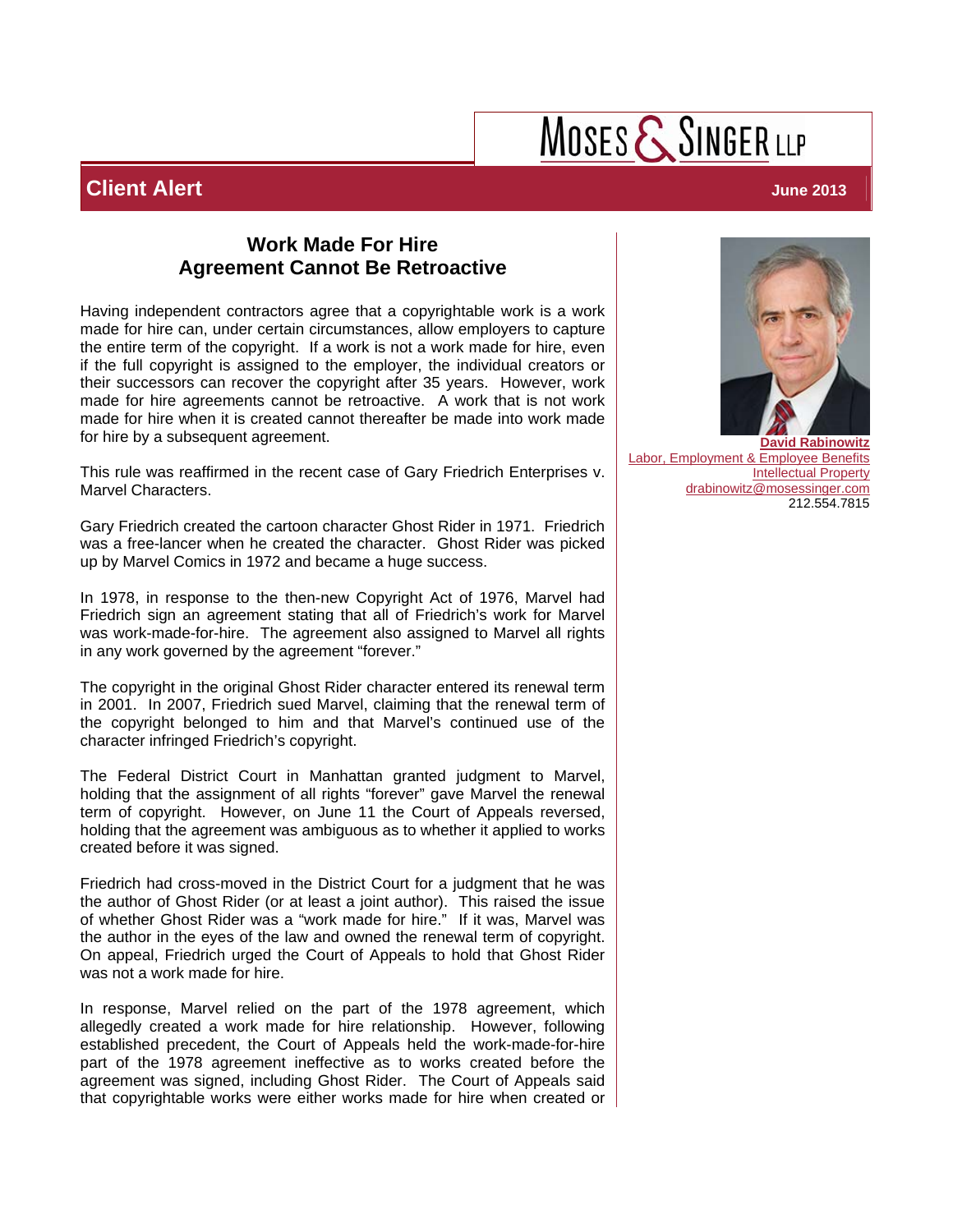not, and subsequent agreements could not change their status. Nevertheless, the Court of Appeals remanded the case to the District Court for further fact finding because it was not clear from the record whether Ghost Rider was a work-made-for-hire when it was created.

#### **Work Made for Hire Under Current Law**

The work made for hire issue in the Friedrich case arose under the copyright law as it was before 1978. Nowadays, work-made-for-hire applies to two categories of work: Work by employees within the scope of their employment and work by non-employees, such as independent contractors or consultants, if there is a written agreement specifying that the work is work made for hire and if the work is one of nine different kinds listed in the Copyright Act. If a work is not a work made for hire, the greatest duration of copyright that employers can obtain is the first 35 years of the term of copyright. The rights assigned to the employer can be terminated thereafter by the author or the author's statutory successors, and no agreement waiving that termination right in advance is enforceable.

#### **Best Practices:**

- 1. If you engage someone to create what will be a copyrightable work, make sure that there is a written agreement before the work begins specifying that the work will be work-made-for-hire.
- 2. Because even a written agreement specifying work-made-for-hire is not effective if the creator is not your employee and if the work to be done does not fall within the nine statutory categories, include a back-up clause assigning all rights to you in any event. This will assure your ownership of the rights at least for the 35 years provided by statute.

For more information about this article, please contact David Rabinowitz.

# MOSES & SINGER LLP

Since 1919, [Moses & Singer](http://www.mosessinger.com/) has provided legal services to diverse businesses and to prominent individuals and their families. Among the firm's broad array of U.S. and international clients are leaders in banking and finance, entertainment, media, real estate, healthcare, advertising, and the hotel and hospitality industries. We provide cost-effective and result-focused legal services in the following primary areas:

- Accounting Law Practice
- Advertising
- Asset Protection
- Banking and Finance
- Business Reorganization, Bankruptcy and Creditors' Rights
- Corporate/M&A
- Corporate Trust
- Labor, Employment & Employee **Benefits**
- Legal Ethics & Law Firm Practice
- Litigation
- Matrimonial and Family Law
- Privacy and Cybersecurity
- Private Funds
- Promotions